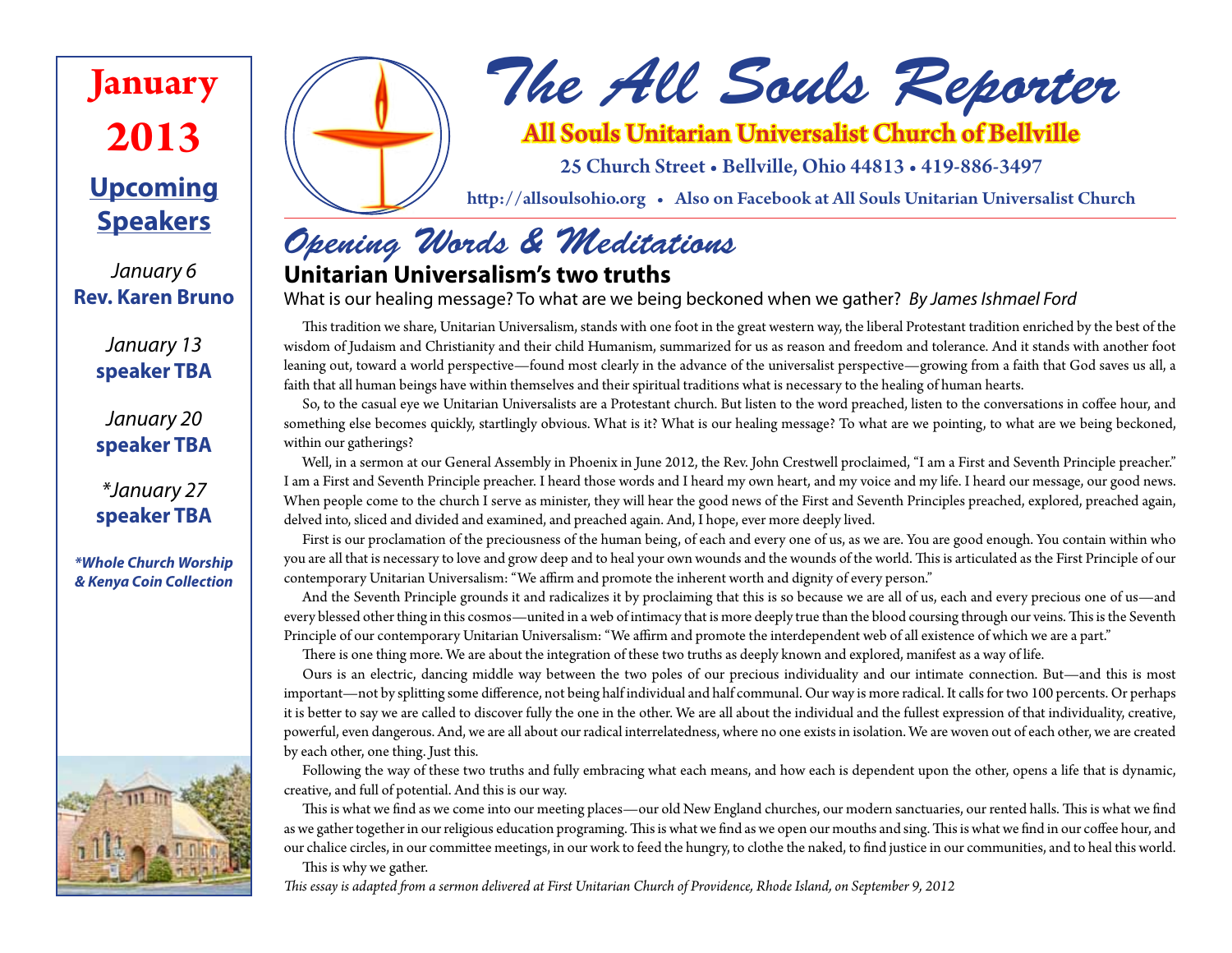*January Calendar*

#### **EVERYONE IS INVITED TO ALL ACTIVITIES ALL ACTIVITIES ARE AT THE CHURCH UNLESS OTHERWISE NOTED**

#### **January**

**6 Sunday** 9 am Adult Religious Education: "What We Choose: Ethics for UUs"

10 - Noon All Souls Recycle Day

 **10:30 am Speaker: Rev. Karen Bruno** *Topic: "New Year and Renewal"*

 *Let this be a happy, creative, and meaningful New Year for our church.*

 Karen Bruno is part time pastoral care minister at Bellville All Souls Unitarian Universalist Church. She attended Drew Theological School and was ordained by the United Church of Christ in 2002. Now retired from her full time career, she is thrilled to be working at Bellville All Souls. She lived in Ohio for her high school and college years and then returned to Ohio in 2011 following her early retirement from Denver Human Services, where she worked for 21 years. Many other jobs in various programs bring her total to about 30 years in Social Service agencies of all types. In addition, Karen has worked as church pastor, hospice chaplain and religious educator.

| 12        | Saturday | 4 pm                       | Family fUUn Night - at the church: making Samosas (bring a side dish or dessert to share). |  |  |
|-----------|----------|----------------------------|--------------------------------------------------------------------------------------------|--|--|
| 13        | Sunday   | 9 am<br>$10:30 \text{ am}$ | Board Meeting (All invited)<br><b>Speaker TBA</b>                                          |  |  |
| 14        | Monday   | 6 pm                       | Living Lotus Zen Sangha                                                                    |  |  |
| <b>20</b> | Sunday   | 9 am<br>$10:30$ am         | Adult Religious Education: "What We Choose: Ethics for UUs"<br><b>Speaker TBA</b>          |  |  |
| $27*$     | Sunday   | 9 am<br>$10:30$ am         | Adult Religious Education: "What We Choose: Ethics for UUs"<br><b>Speaker TBA</b>          |  |  |
|           |          |                            |                                                                                            |  |  |

28 Monday 6 pm Living Lotus Zen Sangha

*Of interest:* Sogbety Diomande's West African Drum and Dance Classes

6 Week Session starting **Saturday January 12**, 2013 and continuing every Saturday through February 16, 2013 4:30 pm -6:15 pm. Call 419-544-0977 to sign up or see Fate or Melanie (see story inside)

*\*Whole Church Worship/Kenya Coins Collection*

## *Birthdays for January*

1 Elizabeth Nagel 3 Ben Johnston 14 Melanie Seaman 14 Daniel LeMaster 18 Dolores Lectka

22 Bruce Kilgore

25 Grace Ehrmantraut 26 Kristy Mandeville 30 Tom Miller

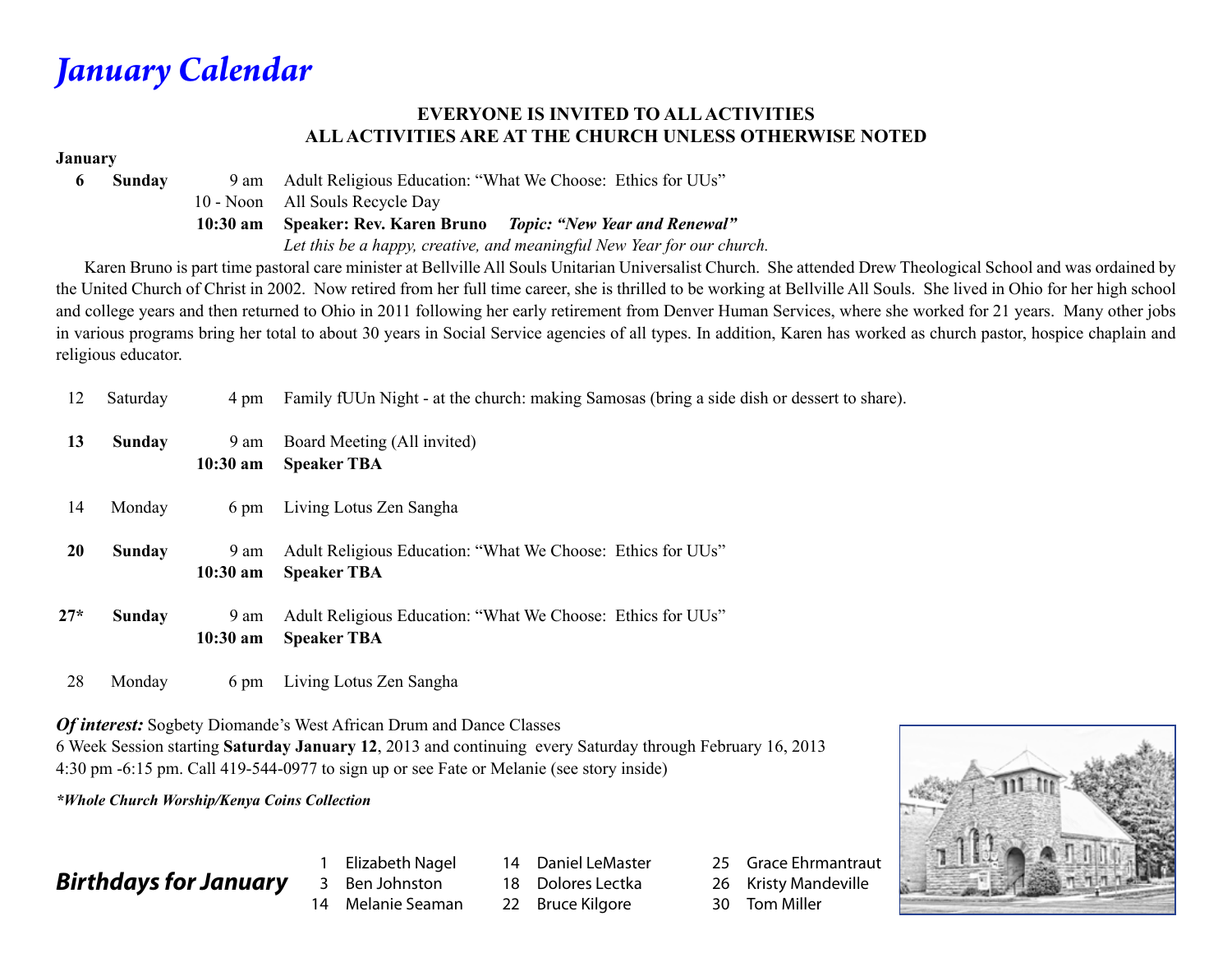## **December 2012 Financial Report**

#### **Revenue**  $C_1$  H  $\sim$  Collections

| COHECTIONS                            |    |          |
|---------------------------------------|----|----------|
| Open Plate Offering                   | \$ | 663.35   |
| Pledges                               |    | 1,915.00 |
| <b>Adult Education Book Purchases</b> |    | 30.00    |
| Church Rental                         |    | 100.00   |
| Huruma Foundation (Kenya Coins)       |    | 90.00    |
| <b>Total</b>                          |    | 2,798.35 |
| Expenses*                             |    | 2,662.35 |
|                                       |    | 136.00   |

\*No unusual expenses in December. Christmas bonuses were approved by the Board for musicians and service helpers (as has been the case for many years).

Average Attendance in December: 47

| <b>December Pledge Report</b> |            |                                                                                  |  |  |  |  |  |  |
|-------------------------------|------------|----------------------------------------------------------------------------------|--|--|--|--|--|--|
| Pledged                       | Paid       | Difference                                                                       |  |  |  |  |  |  |
| \$1,787                       | \$1,915    | $+ $128 (+7.2\%)$                                                                |  |  |  |  |  |  |
| <b>2012-2013 Fiscal Year</b>  |            |                                                                                  |  |  |  |  |  |  |
| Pledged                       | Paid       | Difference                                                                       |  |  |  |  |  |  |
| \$10,221                      | \$9,597    | $-$745 < -6.1\%$                                                                 |  |  |  |  |  |  |
| 2012-2013 Pledges Received    |            |                                                                                  |  |  |  |  |  |  |
| 19 Units                      | 27 Members | \$20,104                                                                         |  |  |  |  |  |  |
|                               |            | There is still time to turn in your pledge for the 2012-2013 fiscal year. Please |  |  |  |  |  |  |

see Mike Garber for more information.

*Monthly and Fiscal Year financial reports are from Treasurer Chuck Rhodes. Please see Chuck if you have any questions. The Pledge report is done by Pledge Chair Mike Garber.*

## **OMD OVERVIEW - by Liz Hansen**

On December 2, Rev. Joan Van Becelaere, the District Executive of the Ohio Meadville District ("OMD"), of which All Souls is a member, gave an overview of the OMD & what they offer to us as a congregation and our members. Believe it or not, we are not alone - the Ohio-Meadville District serves 44 congregations in Ohio, western Pennsylvania, West Virginia, and southwest New York. The overview included information about the physical boundaries that the OMD covers, but what I want to share are those things that can directly benefit you as a member!

1. Lending Library - we are all welcome to use! Although the UUA bookstore has great UU specific books & videos, you could save a few dollars by borrowing from the OMD instead of buying. Browse through 73 pages of titles & descriptions, I'm sure you'll find many books of interest. You only need to pay return shipping. Website: http://ohiomeadville.org/resources/omdlibrary

2. Learning, learning and more learning! From webinars to on-demand lectures to weekend workshops to District Assembly and Summer institute. The OMD offers ALL of us amazing opportunities for learning. Webinars & online classes are free, many of the weekend workshops have very minimal fees and district assembly & summer institute have scholarships available through the OMD (especially for newcomers). From the OMD homepage (http://ohiomeadville.org), select Programs or Events

3. Social action initiatives! The OMD is working on some pretty amazing social action initiatives. For those who are interested in doing more social action work it sounds like a great place to connect with local UUs. Website: http://uujo. ohiomeadville.org/

4. Summer Institute - I know, I already mentioned this in #2, but how amazing would it be to spend a week with your closest 600 UU friends at the beautiful and VERY LOCAL Kenyon College. Joan Van B. said in the past they haven't been so keen on 1-day registrations (as opposed to the entire week), but since it's practically in our backyard seems like we should really push to join in as we can during the week. I guarantee when the schedule comes out you will find a TON of programs that you'd love to go to, but most of us don't have an entire week to commit to Summer Institute. I will keep you updated on the possibility of 1 day registration as Summer Institute approaches. This year's theme: **Social Justice as a Spiritual Practice: A Central UU Path with Rev. Art McDonald July 14-20, 2013**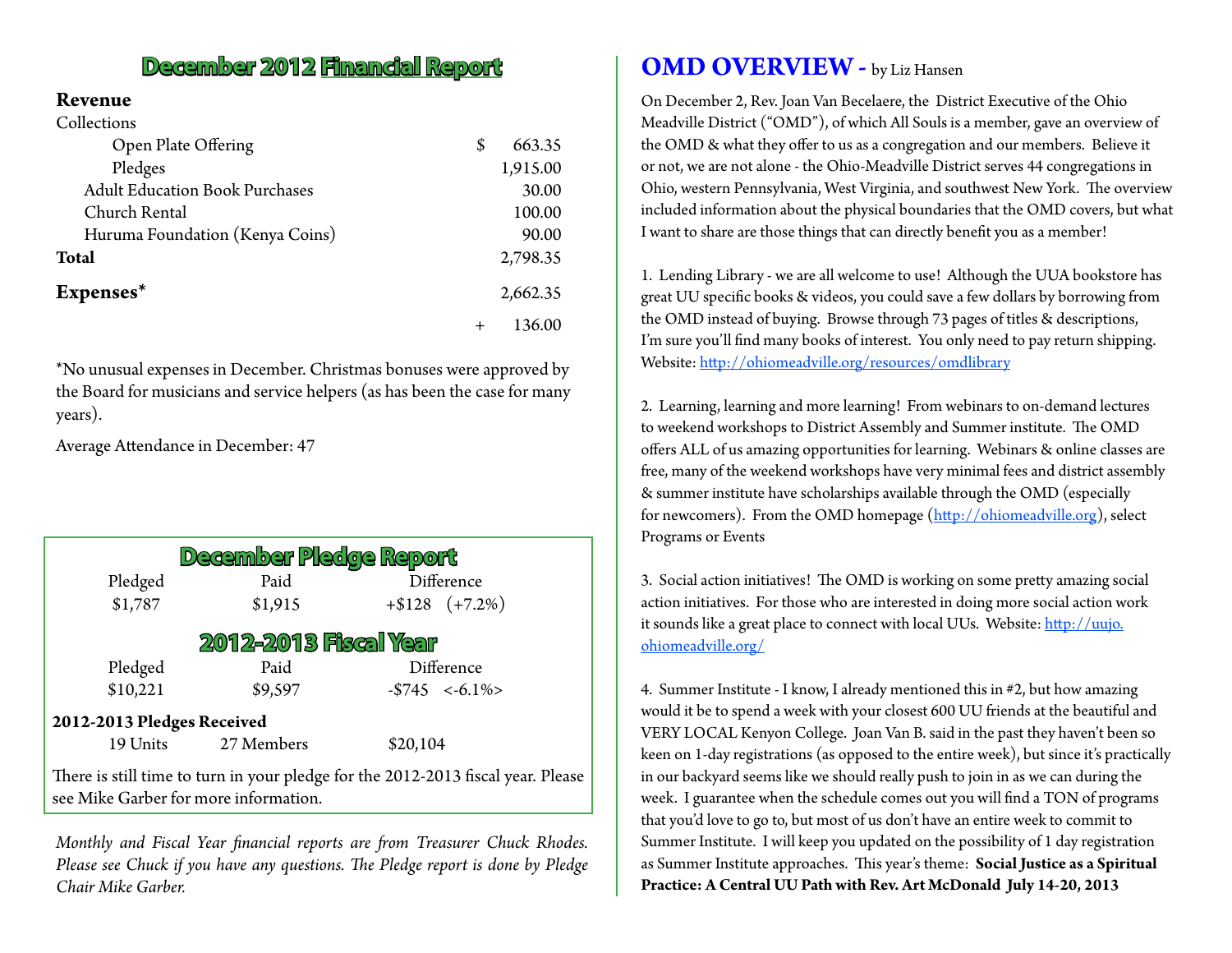## **Religious Education Information**

#### **Upcoming Religious Education in 2013**

Adult Religious Education (**Sundays at 9am**) will begin "What We Choose: Ethics for UUs" on January 6th. The class will meet for 10 sessions, every Sunday except the 2nd due to the board meeting. Unitarian Universalism is a faith of deeds, not creeds. We believe our choices and actions matter. We believe the measure of our religion is the way we live our faith in our dayto-day lives. But how do we decide what course of action to follow when a situation is complex and the moral course is unclear? Where do we turn for guidance that will help us fulfill our own wish to live a moral life? This program invites participants to focus attention on the moral and ethical questions that arise or have arisen in their lives, including challenges not yet perceived or acknowledged, and explore the ethical frameworks that can help in sorting through a dilemma. Reading is NOT required prior to the start of each session and there is no homework for most of this class. Joan Richmond, Brian Moore & Che Sahara will be the facilitators for this class.

**Wednesday, February 6th at 7 PM** - Please join us for a one (1) evening session to discuss the book "Life of Pi" by Yann Martel. You are encouraged to borrow the book from your local library or buy used. I have ordered a few more copies because the 4 copies that I originally purchased for church have already sold, hopefully by Sunday the extra copies have arrived at church. Please plan to have read the book by the meeting date, February 6th. From an Amazon.com review: Yann Martel's imaginative and unforgettable Life of Pi is a magical reading experience, an endless blue expanse of storytelling about adventure, survival, and ultimately, faith. The precocious son of a zookeeper, 16-year-old Pi Patel is raised in Pondicherry, India, where he tries on various faiths for size, attracting "religions the way a dog attracts fleas." Karen Gotter will be facilitating this class.

The **RE for children** will continue following the "Toolbox Of Faith" curriculum, this will take them through the rest of the school year. The kids will also continue to meet at **9 am on Sundays** (except the 2nd Sunday). If you have questions about the class, let me know.

Interested in helping plan, organize or lead future classes OR just have suggestions for future programs? Just let me know! -- Liz Hansen

## **January Family f UUn Night**

Just want to remind everyone that ALL souls are welcome at "family" f UUn night, not just those with kids/grandkids. It's meant for our All Souls FAMILY to share an evening of fellowship at family friendly times (ie. not starting when the kids are usually being put to bed at 7 pm). We intend for this to be an inter-generational gathering where our little ones can get to know their All Souls cousins, aunts, uncles & grandparents, as well as a time for the adults to enjoy each other's company!

January 12th will be our 1st gathering of 2013, around 4ish at church. This month we'll have Corby & Phil helping us make some Indian food. Most likely Samosas & some Indian Bread. Never had Samosas? They are delicious & most folks enjoy the spices (they are not spicy hot). From Wikipedia: A samosa is a fried or baked pastry with a savory filling, such as spiced potatoes, onions, peas, lentils, ground lamb or chicken. The size, shape and consistency may vary, but typically, they are distinctly triangular.

What should you bring? A side that you think would go well with Indian food or just a dessert or snack if you aren't sure what to bring!

### **Living Lotus Zen Sangha**

We meet the **2nd & 4th Mondays, 6:30 pm-8:30 pm** at the church, everyone is welcome to join us.

Beginning in September and continuing through the next several months, Sensei Dean Williams will be focusing the Dharma talks on the new "Living by Vow: A Practical Introduction to Eight Essential Zen Chants and Texts," text by Shohaku Okumura.

For more information please visit our website at:

www.livinglotuszensangha.com

or find us on facebook under Living Lotus Zen Sangha.

Thank you, Jackie Moore

### **Summary of the Adult RE offerings the last 6 months:**

August - Book Club Session on Viktor Frankl's "Man's Search For Meaning" September through November - 7 Session class using the book "A Chosen Faith: An Introduction to UUism" October - "A Heart of Nonviolence" full day retreat with Sister Paulette Schroeder & Josie Setzler November - Dr. Walter Kania presented "The Near Death Experience, Phase II: The Experience of The Light" November through December - "Our American Roots: UUism in North America" DVD & Discussion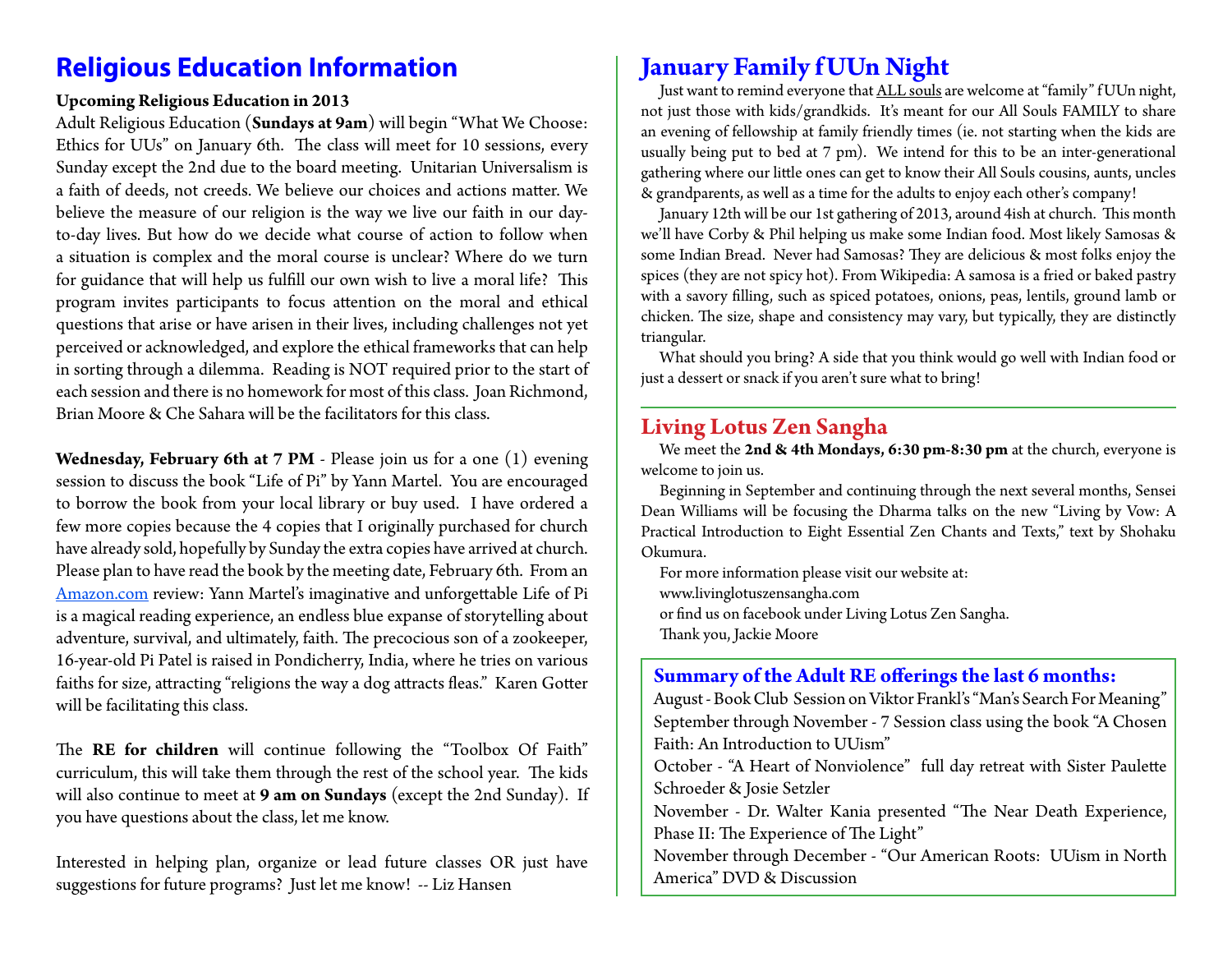#### **Stewardship: Not Just Once a Year! OMD News and Events**

Sat. Jan.26, 2013, 9:30 am - 3 pm at First Unitarian Church of Pittsburgh Sponsored by the Ohio-Meadville District Resource Development Team Registration: \$20, includes lunch

#### **Keynote**: Rev. Vail Weller ~ **The Promise of Yesterday**

Vail will explore how Unitarian Universalism reaches around the globe and into our own lives, and we'll be invited into reflection about the notion of stewardship. The Rev. Weller serves as Special Assistant to the President for Major Gifts at the Unitarian Universalist Association.

**Additional Workshops** for the day include: *We Sing the Heart Courageous:* (Year Round Stewardship) Rev. Chris Neilson, CERG Stewardship Consultant. And *New Ideas in Stewardship and Pledging: Panel Discussion*. Panel of OMD congregational leaders

For more information and to register: http://www.ohiomeadville.org/ omdevents/566-stewardship2013

#### **OMD Congregations Remember Newtown**

The OMD staff has created a special web edition of "OMD Up-Close" which shares the many meaningful ways in which our Ohio-Meadville congregations have honoured the victims of Newtown and remembered the families and friends who grieve in this time of tragedy. In the "Up-Close", you will find descriptions of rituals, letters, homilies and more, which the authors have graciously shared with all of the members of our OMD family.

 **To view the special** "Up-Close", see: http://www.ohiomeadville.org/ omdupclose/577-201212spupclose

#### **Conference: The New Administration and Immigration**

February 18, 2013 at Methodist Theological School in Ohio, Delaware, OH Keynote: The Rev. Geoffrey Black, General Minister and President of the United Church of Christ.

Ecumenical commitment, concern for equal justice, African-American empowerment, and community improvement have shaped Black's ministry in the church and in the communities in which he has lived. This has resulted in his work with organizations such as the Nassau Coalition for Safety and Justice, the Long Island Interracial Alliance for a Common Future, and the Amistad Cultural Center of Long Island, which he co-founded. While living in Ohio, he has been an active member of Caring Communities of Shaker Heights, Ohio and Partnership 2000 of the Shaker OH public schools.

More information: http://www.ohiomeadville.org/omdevents/548immigration2013o Members  $\sim 1/17/13$ 



# Sogbety Diomande's West African Drum and Dance Classes

6 Week Session Starting Saturday January 12, 2013 and continuing every Saturday through February 16, 2013 from 4:30 pm -6:15 pm

> Music Moves Studio 310 Marion Avenue Mansfield, OH 44903 (419) 610-4614

Drum class starts promptly at 4:30-5:15

Dance Class Starts promptly at 5:30-6:15

\$12 per class if taken separately \$80 for full 6 weeks for both drum and dance class (12 classes) \$60 for full 6 weeks if just taking one class per week (6 classes)

Please email highlands@neo.rr.com or call 419-544-0977 to sign up

Don't miss out on all the fun! All levels of experience welcome. Recommended to take both classes to see how African music goes with the dance. African dance will help get and keep you in shape!